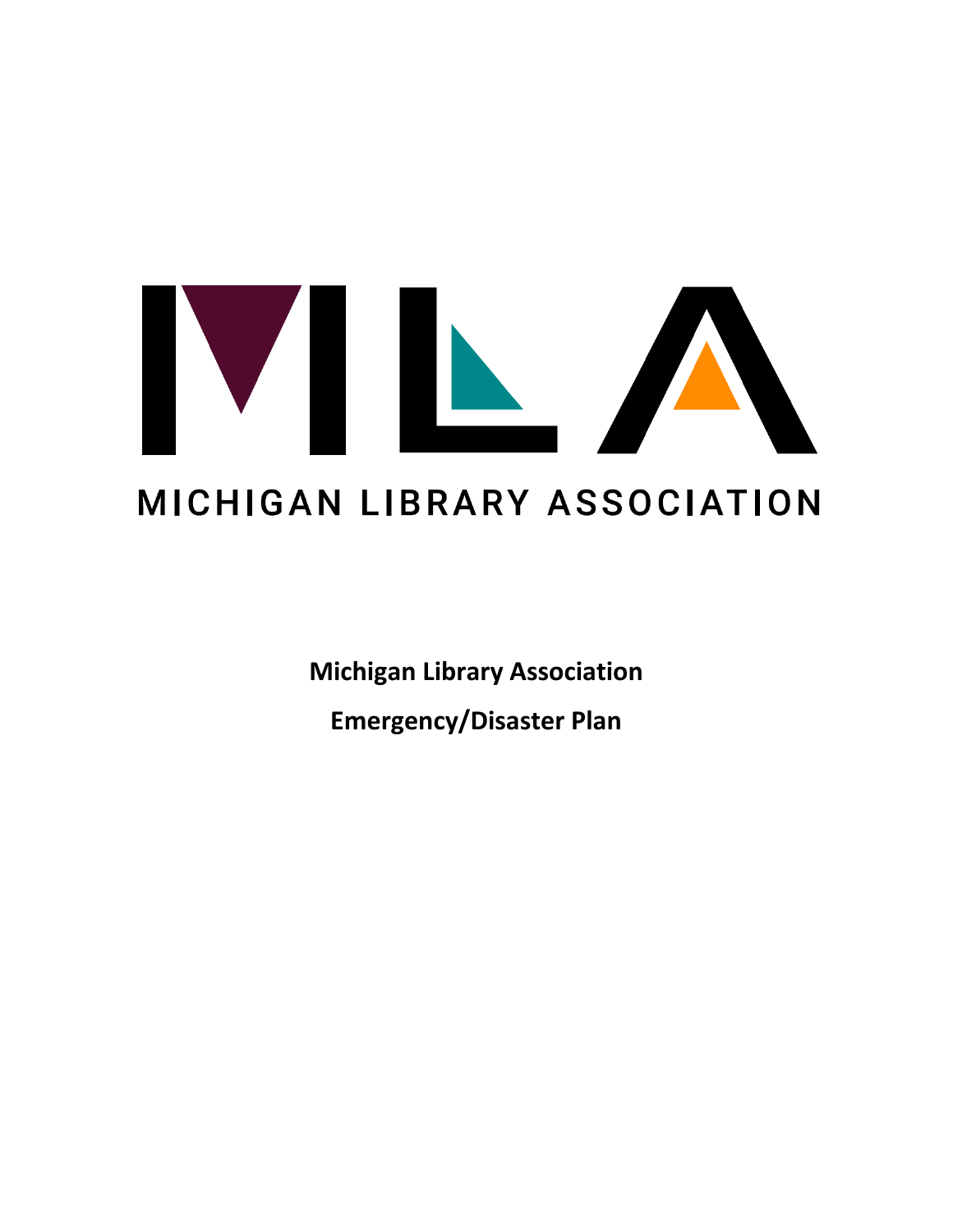# **Prepared by Deborah E. Mikula, Executive Director**

Updated March 2022

# **EMERGENCY and DISASTER PREVENTION**

Natural disasters including floods, tornadoes, and earthquakes cannot be prevented; however, the severity of their effects can be minimized by preparing ahead of time. Human-engineered disasters including fire due to faulty electrical wiring or unattended equipment, or water damage resulting from broken pipes, damaged roofs, and malfunctioning dishwashers can often be prevented altogether. Routine inspections of a facility can reveal conditions that invite disaster. Other emergency challenges that we have no control include Medical and Epidemic/Pandemics that cause untold stress and angst.

This manual includes action plans for all emergency and disaster challenges and will be updated when new information is gained on how to handle them and keep staff and members safe.

Despite the best efforts to prevent a disaster, they happen. MLA's *Emergency and Disaster Plan* provides crucial information to minimize injury to staff and others as well as to materials and equipment.

Each staff member and the landlord will have a paper copy of this *Plan*. Board members and staff may also access the *MLA Emergency and Disaster Plan* from the website. An additional paper copy is provided to the President of the MLA Board and the Executive Director maintains a copy offsite with inventory photos in the event that MLA's website is inaccessible.

# **SAFETY CONSIDERATIONS**

Safety is the primary consideration in any disaster. Escape routes and evacuation procedures will be clear to all staff members and visitors. If the building is unoccupied, it cannot be entered until it has been declared safe by the fire marshal or a civil defense officer.

In the best situation, outside sources of supplies and services can be contacted; however, if the disaster is widespread, they may be unavailable, which is why having some recovery materials onsite can be helpful. To avoid health risks in situations where one might be allowed in the building, it is suggested that persons wear plastic or rubber gloves during cleanup. If there is mold protective gear—surgical mask or respirator, goggles, and coveralls—are advised. When working in the aftermath of area floods, tetanus shots may also be recommended check with the Health Department or Red Cross office for information, including available clinics.

# **ADMINSTRATIVE CONSIDERATIONS**

The Executive Director will secure budget allocations for wages, supplies, transportation and services and will ensure that documents are backed up.

# **GENERAL DISASTER RECOVERY**

Many disasters result in water-damage; mold can develop within two or three days. The following steps are recommended for an effective recovery operation:

# **Step 1. Assess the damage.**

How much damage has occurred?

What kind of damage is it? According to the Heritage Emergency National Task Force (www.heritageemergency.org), a coalition of 41 national organizations and federal agencies, even if books and other materials are completely soaked, they can probably still be saved if they are not contaminated with sewage or chemicals.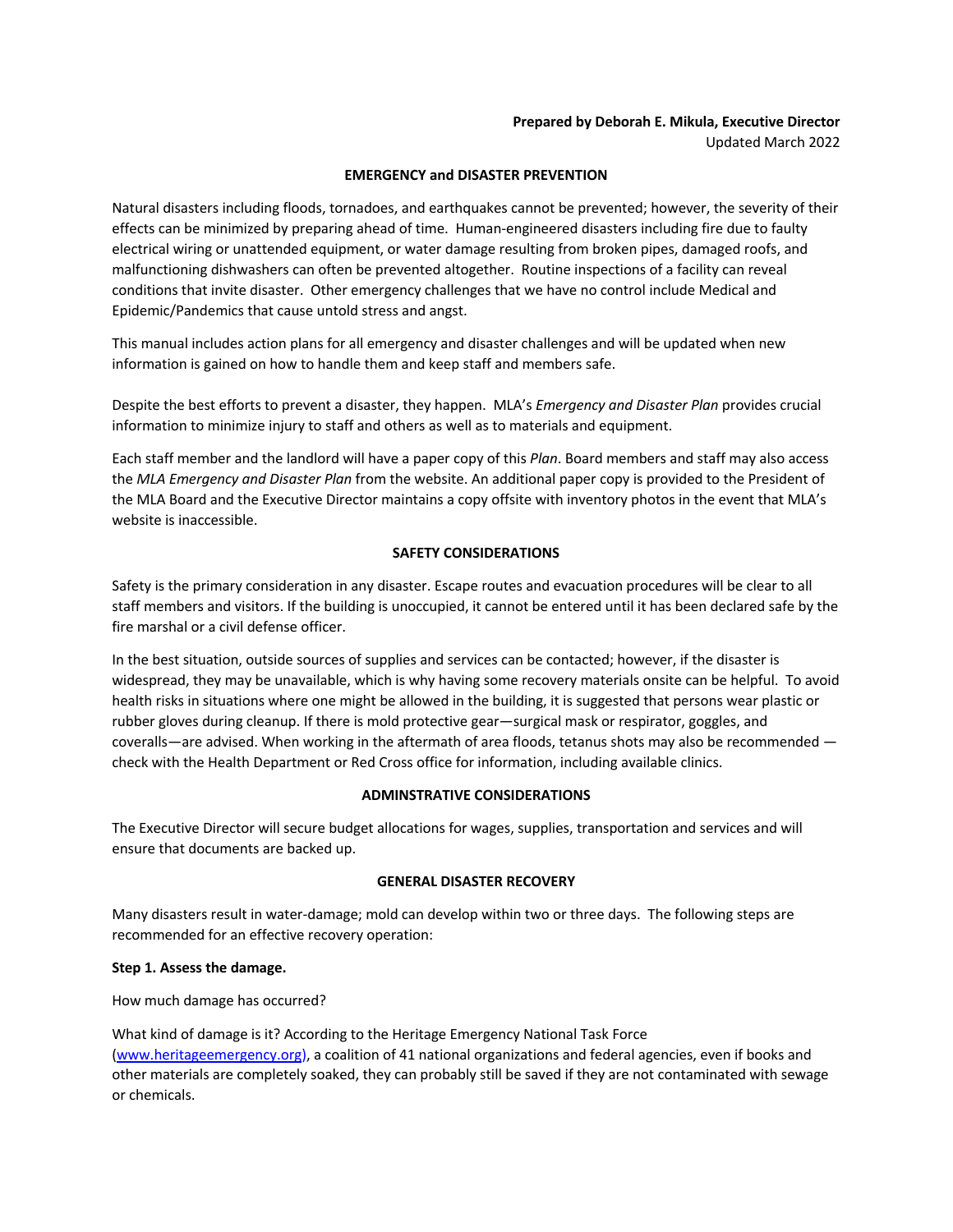Is the damage confined to one area or is the entire building damaged? How much of the office has been affected? What types of materials have been damaged? Are the damaged items easily replaced or are they irreplaceable? Can they be salvaged by an in-house effort, or will outside help be needed? Document the damage by a written description and by photographs.

Contacts should be made at this time with the sources of supplies and services.

# **Step 2. Stabilize the environment.**

The environment must be stabilized to prevent the growth of mold. Ideal conditions for a recovery operation are 65 degrees and 50% humidity.

Work with landlord (or contract with an independent contractor) to have on hand:

1. Portable generators, in case a power failure occurs.

2. Pumps, to remove large quantities of standing water. Exercise caution as standing water can conceal hazards.

3. Fans, for air circulation, particularly in the damaged area. Fans should preferably expel the humid air from the site. The Heritage Emergency National Task Force recommends gentle air-drying, indoors, if possible. They discourage the use of hair dryers, irons, ovens, and prolonged exposure to sunlight.

4. Thermometers, P.E.M. units to measure the temperature and humidity.

5. Dehumidifiers to help lower the humidity (need to watch temperature increases—monitor temperature and humidity constantly). As mentioned, mold can form within two days.

6. Remove damaged items; stabilize the environment and thoroughly cleanse the area. Scrub with soap and a fungicide floors, ceilings, and all furniture and equipment. Mold develops rapidly under carpeting and its padding. Only professionals should remove smoke odor or fog with fungicides or insecticides.

7. Separate damp materials: remove the contents from drawers; take photographs out of damp albums; remove paintings and prints from frames; place white paper towels between the pages of wet books.

8. Clean gently. Loosen dirt and debris on fragile objects gently with soft brushes and cloths. Avoid rubbing, which can grind in dirt.

9. Salvage photos. Clean photographs by rinsing them carefully in clean water. Air-dry photos on a plastic screen or paper towel, or by hanging them by the corner with plastic clothespins. Do not let the image come into contact with other surfaces as it dries.

10. Damp objects and items that cannot be dealt with immediately should be put in open, unsealed boxes or bags. Photos, papers, books, and textiles should be frozen if you can't get them dry within 48 hours.

### **SALVAGE PRIORITIES**

Priorities should be based on criteria such as the following: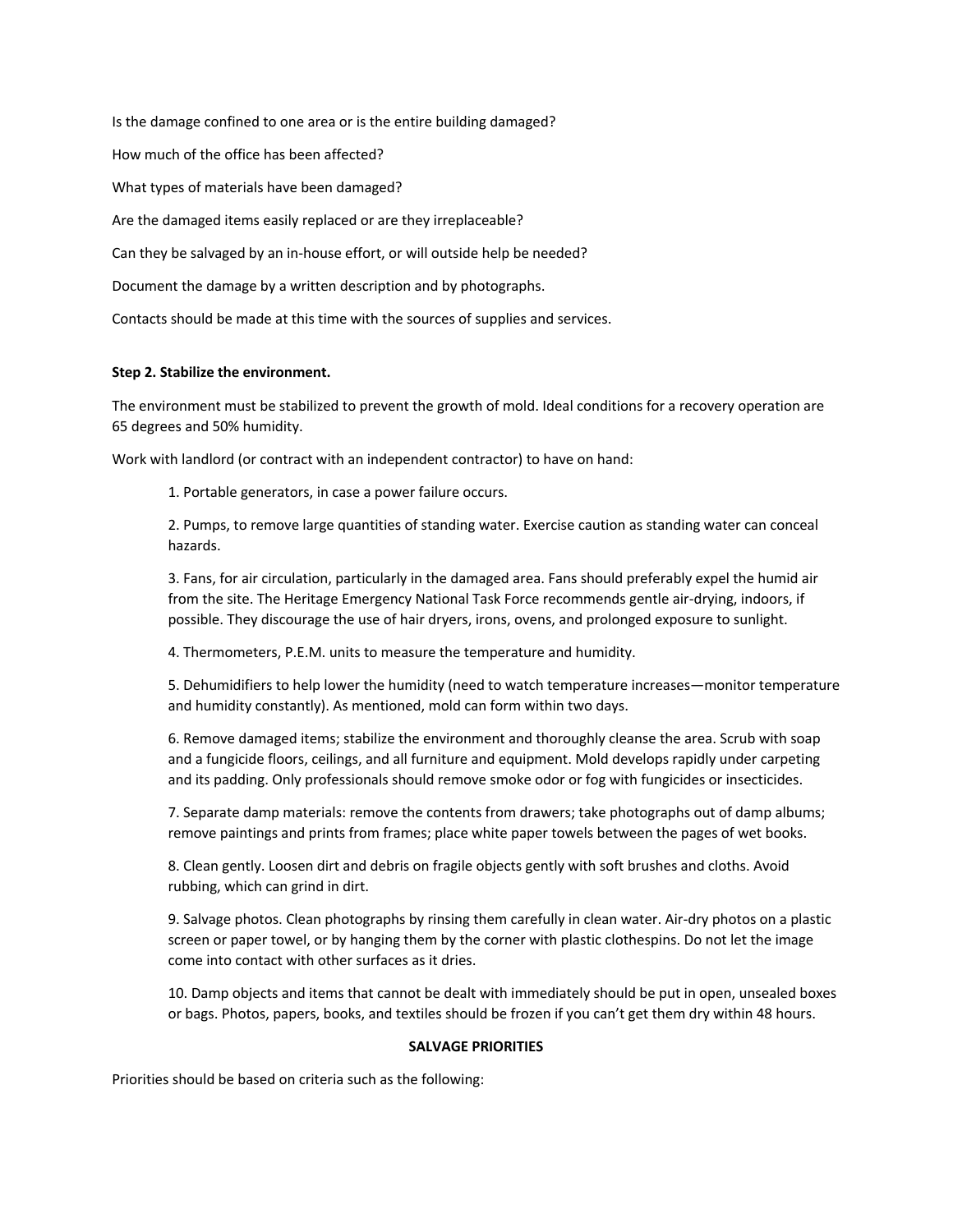Can the item be replaced? At what cost? Would the cost of the item be more or less than restoration? How important is the item? Is it unique?

According to most sources, 95% of all disaster damage result from water. The first decision to be made will be whether to air dry or freeze materials. Their directions for handling water-damaged as well as for fire-damaged books and non-print materials are located at http://cool.conservation-us.org/bytopic/disasters/plans/isudis.html .

# **UNSALVAGABLE MATERIALS**

Materials soaked, burned, contaminated, or otherwise damaged beyond repair must be removed. In the case of books, it will be necessary to note title pages or other available identifying matter in order to search for availability, replacement or withdrawal.

# **THE FOLLOWING SECTIONS WILL BE DEDICATED TO INDIVIDUAL THEMES**

# **BOMB THREATS**

All bomb threats are to be taken seriously.

# **While Receiving a Bomb Threat by Phone**

- Stay calm
- Keep the caller on the phone as long as possible.
- Do not hang up the receiving phone. With a silent signal or message, try to have someone call 911 on another phone to report the phone number on which the call is received. Follow the instructions of the 911 dispatcher.
- Get as much information from the caller as possible and write it down:
	- o Exact location threatened: building, floor and room;
	- o Time bomb is supposed to explode;
	- o Kind of bomb;
	- o Listen for clues about the caller, such as accent or background noise.

### **After Receiving a Threat**

- If instructed by Executive Director to evacuate the building, sound the fire alarm in all parts of the building. Follow procedure for evacuation.
- Instruct people to move away from the building (at least 300 feet).
- Do not use cell phones or walkie-talkies as they may detonate a bomb.
- Do not search for the bomb; don't risk your life or that of others.
- Complete incident report form.

### **FIRE OR SMOKE**

1. If you discover a fire, explosion, or smell smoke in the building,

a. **YELL FIRE.** You may attempt to put out a fire with a fire extinguisher or by smothering it.

### Fight the fire **ONLY IF:**

- You know how.
- The fire is small–**no larger than a fire in a waste basket**.
- Confined to the area where it started.
- You have a way out.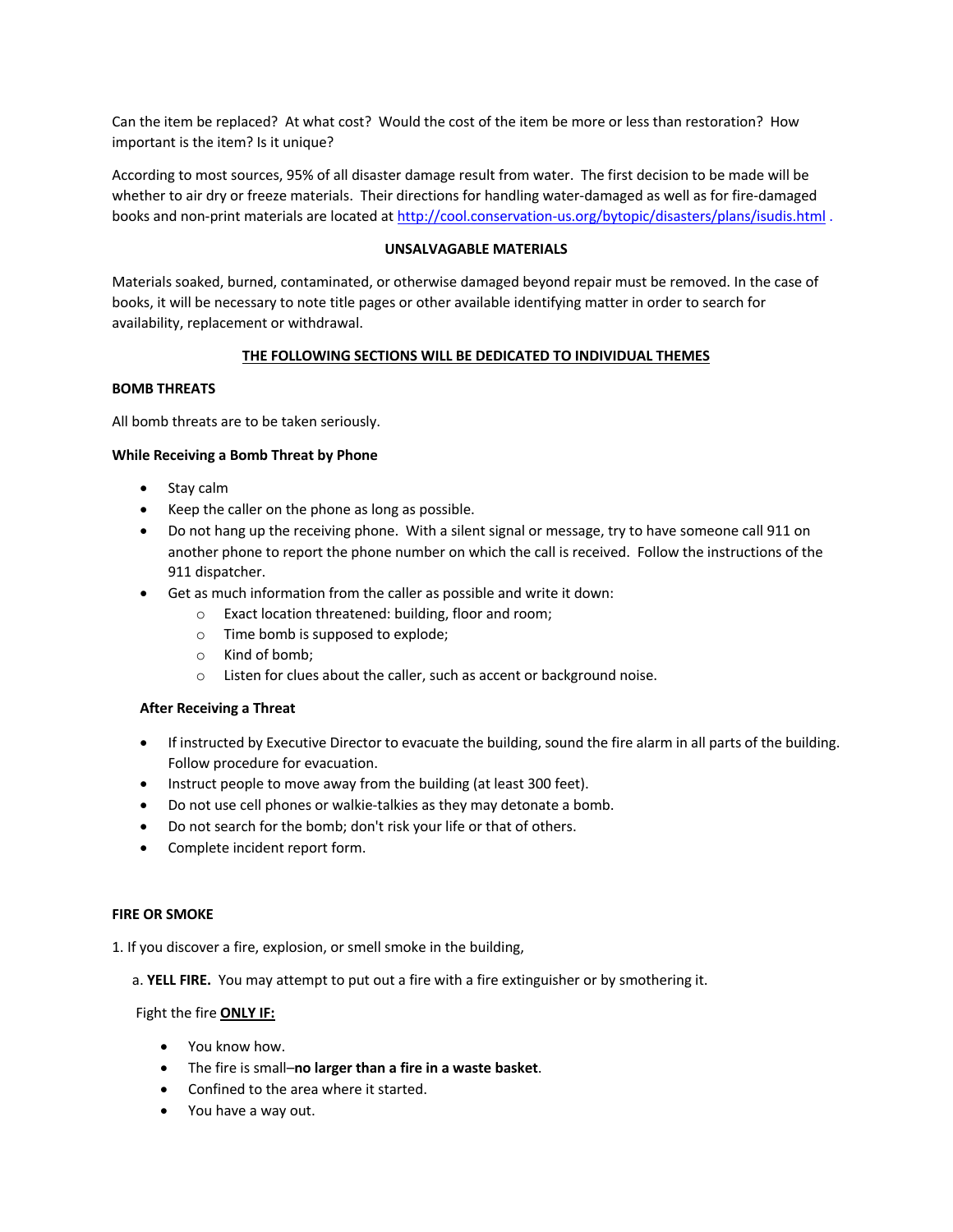- You can work with your back to the exit.
- You have the right type of extinguisher.
- You feel confident that you can operate it effectively.

# **DO NOT** fight the fire if:

- The fire is large–**bigger than a fire in a waste basket**.
- You have any doubts about fighting it.
- It is spreading beyond the area where it started.
- It could block your escape route.
- b. **If you cannot put out the fire:** Call 911 and/or pull fire alarm. Alarm stations are at several exits. If you are in immediate danger, evacuate the building and call 911 from a cell phone or from a neighboring building.
- c. **Notify administration as soon as possible.** Notify Executive Director, but, if in immediate danger, evacuate the building and call Executive Director from outside the building from a cell phone or phone at a neighboring building.
- 2. If you hear a fire alarm, close the office door and immediately evacuate the building. Meet at a designated area outside the building. If the alarm stops sounding continue evacuation and warn others who may attempt to enter the building. **Complete evacuation is required**. Leave walks and driveways open for arriving fire fighters.

3. Remember the following fire rules:

- Move away from fire and smoke.
- Touch closed doors. Do not open them if they feel hot.
- If your clothing catches on fire, STOP, DROP, AND ROLL OVER and over again to put out the flames.

# **FIRE EXTINGUISHERS**

Know the location of the nearest extinguisher. The MLA extinguisher is located in the kitchen area next to the refrigerator.

# **Using the Extinguisher**

- Pull the pin.
- Aim the extinguisher.
- Spray at the base of the fire.
- Use a sweeping motion.
- Extinguish the fire completely.

# **Fight the fire ONLY IF:**

- You know how.
- The fire is small–**no larger than a fire in a waste basket**.
- Confined to the area where it started.
- You have a way out.
- You can work with your back to the exit.
- You have the right type of extinguisher.
- You feel confident that you can operate it effectively.

# **DO NOT** fight the fire if: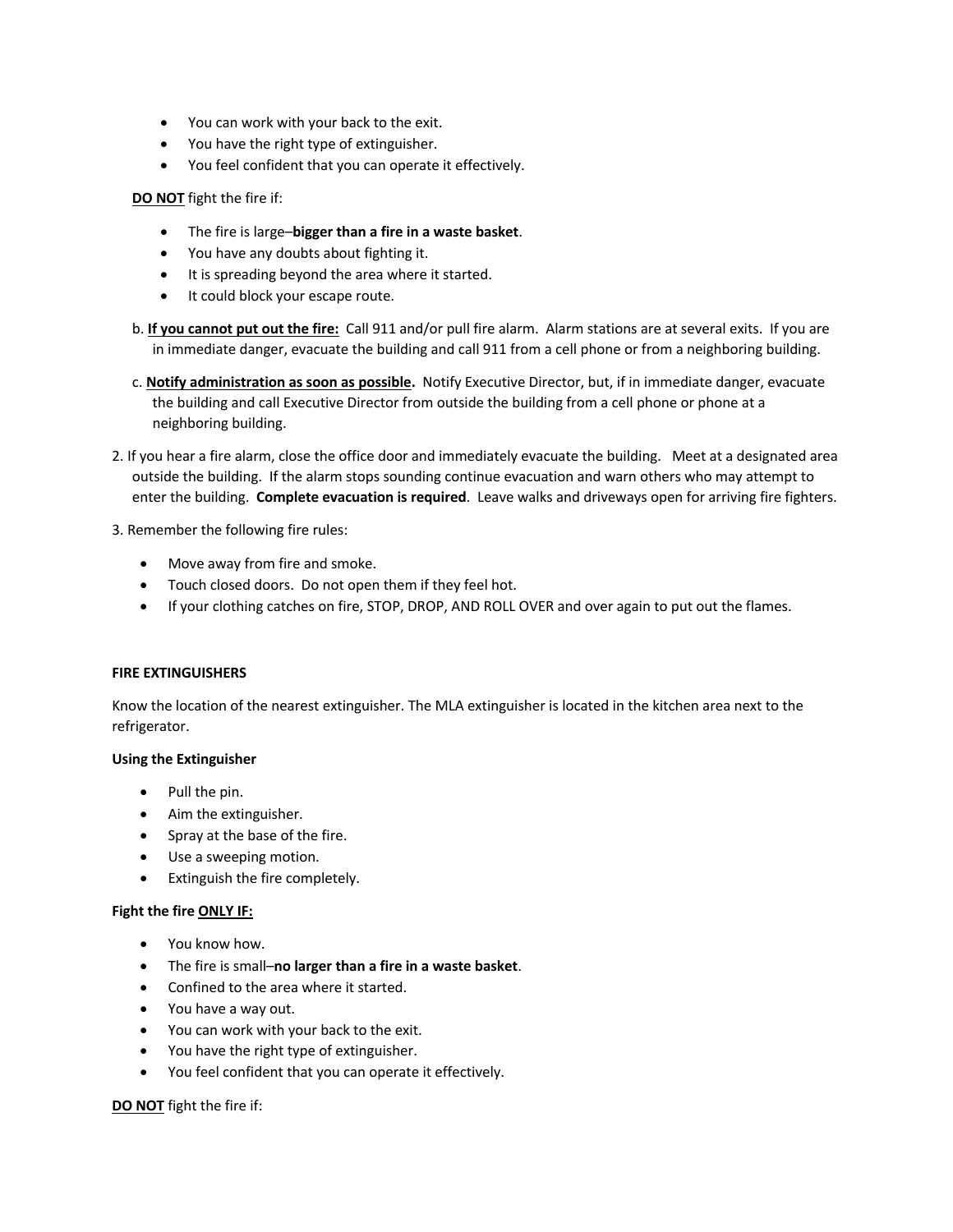- The fire is large–**bigger than a fire in a waste basket**.
- You have any doubts about fighting it.
- It is spreading beyond the area where it started.
- It could block your escape route.

**If you cannot put out the fire:** Call 911 and/or pull fire alarm. If you are in immediate danger, evacuate the building and call 911 from a cell phone or from a neighboring building.

**Notify the Executive Director as soon as possible.** Notify Executive Director, but, if in immediate danger, evacuate the building and call the Executive Director from outside the building from a cell phone or phone at a neighboring building.

# **TORNADO**

- 1. Maintain a weather radio capable of operating both from an electrical outlet and with batteries.
- 2. Don't be left in the dark, have a flashlight available.
- 3. If someone at the building sees a tornado or if there is a tornado warning covering the area in which the office is located, do the following:
	- Instruct occupants not to leave the building. Direct occupants to proceed in a quick and orderly manner into the copy room/kitchen. This room is the designated shelter area in the building.
	- The Executive Director will check all areas of the office to make sure that all persons have gone to the room designated above.
	- Have assistance provided to persons with disabilities.

4. If winds damage the building:

- Remain calm and assess the area.
- Check for possible injuries. If someone is hurt, perform first aid and call 911.
- Check to make sure everyone is accounted for. If anyone is missing, initiate an immediate search and call 911 if necessary.
- After the storm has passed, evacuate the building or the damaged parts of the building.

5. If there are other storm-related problems:

- Water leak: Evaluate and if necessary, evacuate the building.
- Power outage: Activate emergency lighting.
- Phone out: Use cell phones for emergency calls.
- Other problems: Evaluate and react.

### **FLOODING**

- 1. Follow procedures on the Emergency Telephone Numbers list.
- 2. Get people out of the building.
- 3. Take steps to shut off water if possible.
- 4. Protect endangered areas with plastic sheeting or other appropriate means.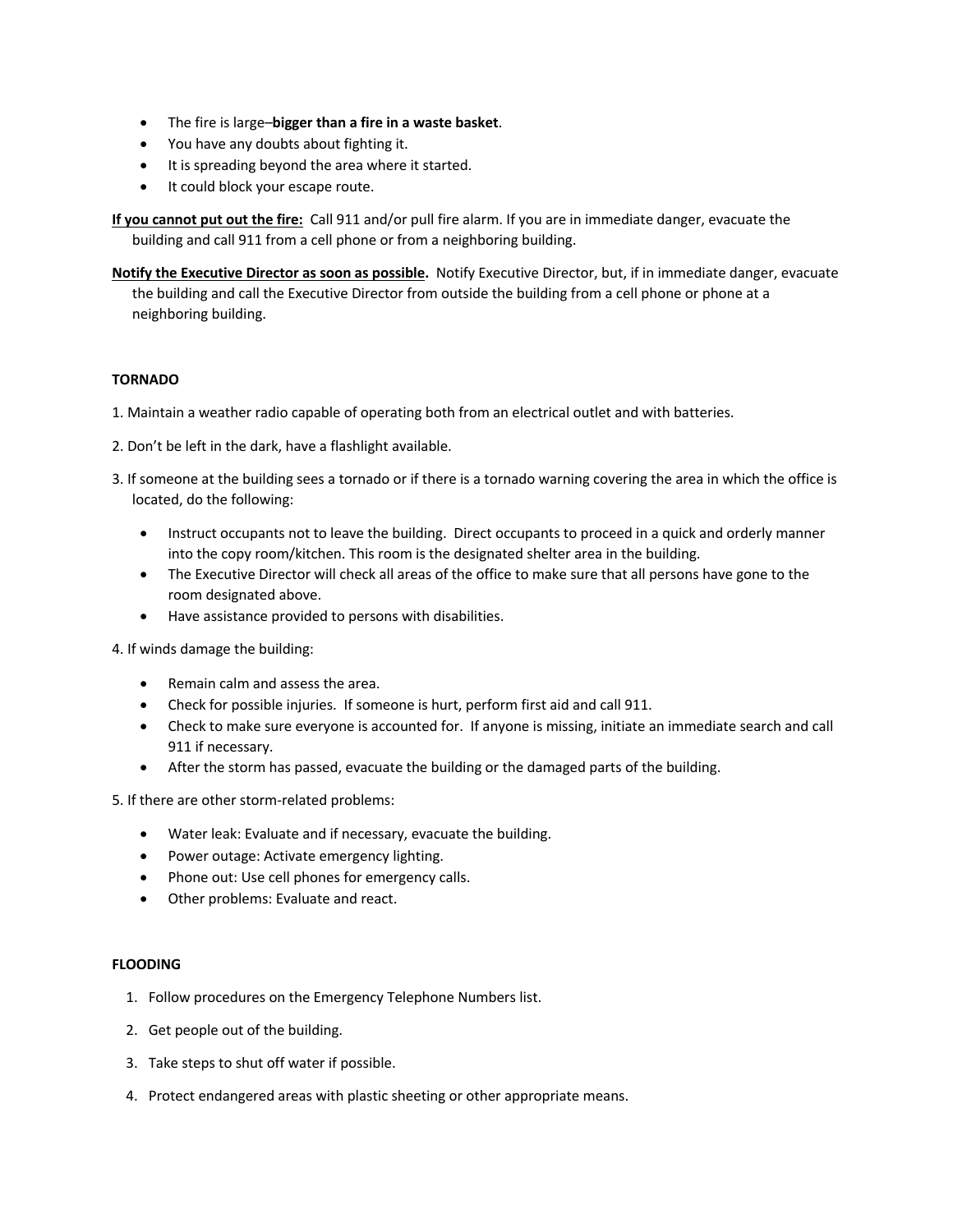- 5. Catch dripping water in buckets, waste baskets, etc.
- 6. Monitor area for water dripping from new areas. Also check adjoining areas if accessible.

7. Take necessary steps to stabilize the environment. Air should be circulating; ideal temperature and humidity are 65 degrees F and 50% RH.

**Avoid:** 

- Entering an area until it has been declared safe.
- Attempting to separate books and papers that are stuck together.
- Using bleaches, detergents, water-soluble fungicides, adhesive tapes (or adhesives of any kind), paper clips, or staples on wet materials.
- Using colored paper of any kind during salvage and recovery operations.
- Packing newly-dried materials in boxes or leave them unattended for more than two days.
- Placing saturated materials next to lightly damaged materials.

### **MEDICAL EMERGENCIES**

- 1. Stay calm. The person injured or in a medical emergency is dependent on you for help.
- 2. Staff should report all on-the-job injuries regardless of severity to the Executive Director immediately. The Executive Director, if present, will coordinate assistance. If the Executive Director is not present, any staff member can take the lead.
- 3. Do not put yourself at risk. Use latex gloves and face mask when blood or bodily fluids are present.
- 4. Help with minor emergencies only with the consent of the victim.
- 5. For major medical emergencies call 911

### **Information to give to a 911 dispatcher:**

- a. Your name and location
- b. Brief description of problem (breathing, conscious, bleeding, etc.)
- c. Victim's sex
- d. Victim's age group.

### **Ask 911 Dispatcher for instructions.**

- 6. To avoid harming the victim:
	- a. Do not move or lift unless directed by 911.
	- b. Do not offer food or drink unless directed by 911.
- 7. If a staff member is injured, it is the responsibility of staff injured on the job to complete an accident report. This is the staff member's statement of how the injury occurred. The completed form should then be given to the Executive Director. The Executive Director must complete an accident report for all on-the-job injuries. All questions should be answered and the Executive Director should be specific as to how the accident occurred. Before returning to work after an injury requiring the attention of a doctor, the staff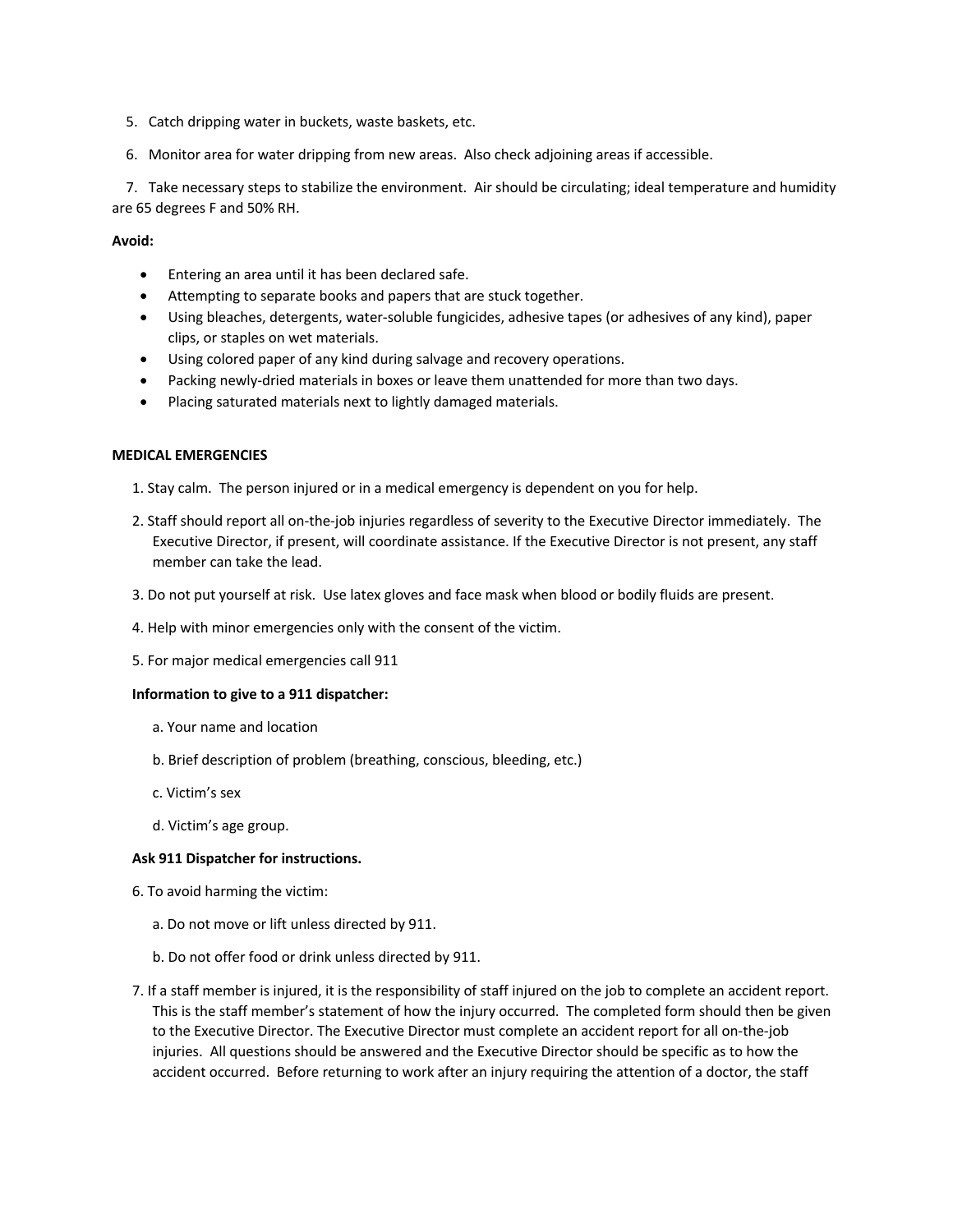member must present a return to work form from the doctor. This form must be given to the Executive Director before the staff member can return to work.

# **PANDEMIC INFLUENZA**

MLA will follow the local, state, and federal guidelines for pandemic influenza and other outbreaks. In an emergency MLA will make every effort to disseminate crucial information to the library community and beyond, via its webpage and such social media outlets as Facebook and Twitter.

The following background information is provided in order to explain the conditions for a pandemic as well as what might occur and provide for an initial discussion of preparedness recognizing the sudden nature of a pandemic and the strain it can place on our workforce**.** A pandemic may occur when three conditions have been met:

- a new influenza virus subtype emerges;
- it infects humans causing serious illness; and
- it spreads easily and sustainably among humans.

The World Health Organization (WHO) has defined phases for tracking a potential pandemic:

• **Inter-pandemic phase** -- New virus in animals, no human cases o Low risk of human cases o Higher risk of human cases

• **Pandemic alert** -- New Virus causes human cases. No or very limited human-to-human transmission o Evidence of increased human-to-human transmission o Evidence of significant human-to-human transmission

• **Pandemic** o Efficient and sustained human-to-human transmission

### **Preventative Steps**

The CDC shares that there are simple preventative actions that can be taken, including:

- Avoid close contact with people who are sick.
- Avoid touching your eyes, nose and mouth with unwashed hands.
- Wash your hands often with soap and water for at least 20 seconds. Use an alcohol-based hand sanitizer that contains at least 60% alcohol if soap and water are not available.
- If MLA Staff are Sick with Flu-like Symptoms, Stay home. Let Executive Director know.
- Cover your cough or sneeze with a tissue and then immediately throw it in the trash.
- Using disinfecting cleaners on common work surfaces will be helpful in killing germs. This is especially important for items that are shared or commonly touched by multiple people, such as phones, computer keyboards and door handles. Staff in all areas will be called upon to assist in this process by using disposable cleaning gloves and disinfecting wipes or cleanser to clean surfaces. Clean and disinfect work surfaces and frequently touched objects daily.
- Masks are recommended for use by members of staff, up to the point where consideration might need to be given to closing. Since person-to-person contact and airborne pathogens are thought to be the major modes of contracting the flu, there will be a concern for touching objects and or breathing in common space, especially where sneezing or coughing may occur.
- Pamphlets produced by local, state and national health and safety agencies should be distributed. If a pamphlet cannot be located that is in print (the health department may have these), then the staff should develop one. The information for this can be taken from the National Center for Disease Control (CDC) and the US Health and Human Services Department of the World Health Organization.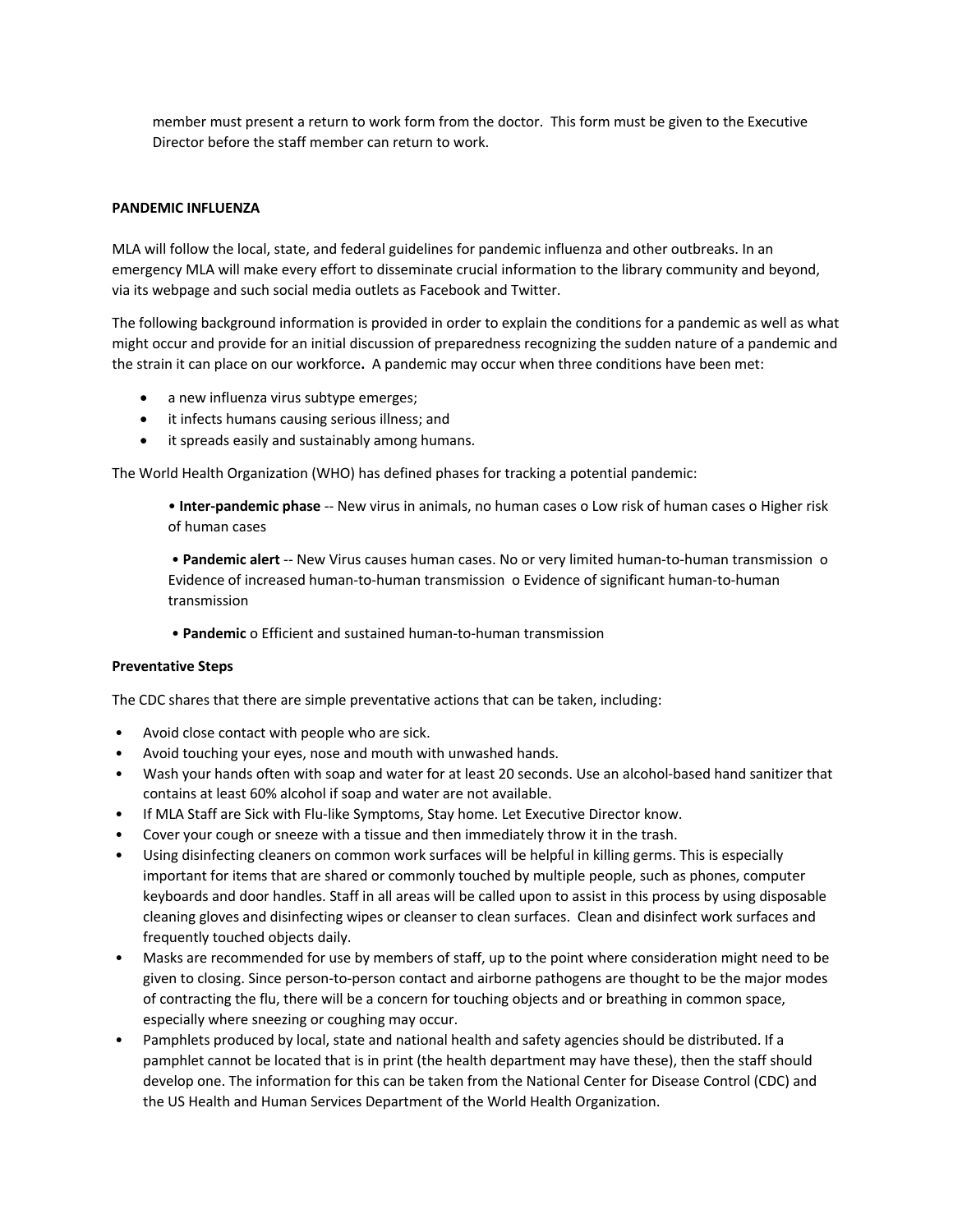### **EMERGENCY TELEPHONE NUMBERS**

### **Fire or life-threatening emergency: 911**

The Executive Director should be contacted in the event of any type of emergency or disaster:

### **Executive Director: 517-881-1266 (cell)**

After emergency personnel are contacted, the Executive Director will be responsible for contacting all MLA staff. The Executive Director will notify the MLA Board of Trustees president.

If the disaster prevents staff from approaching the office, the website will be updated remotely to inform the membership and perhaps the community, depending upon the nature of the disaster.

### **EMERGENCY EQUIPMENT & SUPPLIES TO HAVE ON HAND**

(Landlord or Clean up Contractor should be able to provide larger items as well)

Batteries Boxes (flat) Broom Bucket Crates Dehumidifiers Drying racks Drying space Extension cords Fans First aid kits Flashlights Fungicides Generators, portable Hair Dryer Masks Mops Paper towels Plastic clothes pins Plastic sheeting Plastic trash bags Rubber gloves Sponges Thermometers Transistor radio (weather radio)

# **RESOURCES**

**American Red Cross:** https://www.redcross.org

**World Health Organization:** https://www.who.int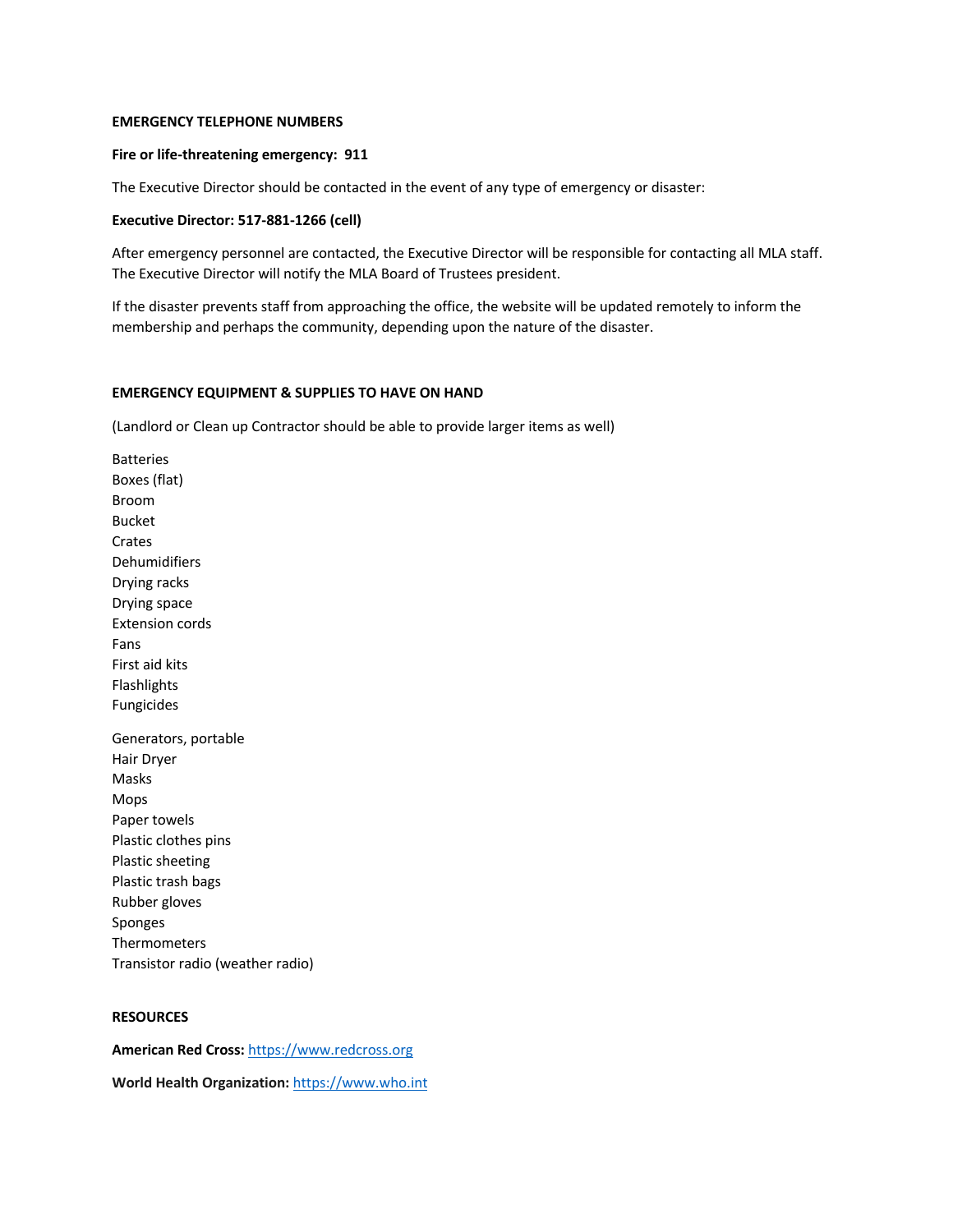**American Library Association, Pandemic Preparedness:** http://www.ala.org/tools/atoz/pandemic-preparedness

**Center for Disease Control (CDC):** https://www.cdc.gov

**Ingham County Health Department:** http://hd.ingham.org

**FEMA:** https://www.fema.gov

**Heritage Emergency National Task Force.** Includes information and links to professional conservation resources; www.heritageemergency.org.

**U.S. Department of Health & Human Services.** *HHS Pandemic Influenza Plan.* http://www.hhs.gov/pandemicflu/plan/

# **MLA INVENTORY**

MLA recognizes that in case of a loss, it must have proof of what has been lost in order to collect on an insurance policy. In order to enable us to demonstrate proof of loss it complies with the provisions of the policy.

If at all possible, the disaster site will not be disturbed without the approval of the insurance agent. The provisions of the policy may require that the agent make an inspection prior to the undertaking of any remedial steps, either in cleaning up, removing items, or beginning treatment. At a minimum, an extensive photographic record should be maintained of the affected area and collections. Careful documentation should be accumulated, also, of all staff and volunteer labor devoted to recovery procedures, as well as contracted services and supplies, whether purchased following the disaster or previously stockpiled.

It is the responsibility of the Executive Director to make sure that a current inventory of the collections, equipment, furnishings, and facilities is maintained.

For furnishings, equipment, and software, MLA will update the inventory continuously and keep a separate record with details of make, model and original price. Duplicate inventory records are kept both on-site and off-site and photographs of each space are kept off-site.

### **Executive Directors Office**

3 piece modular L shaped desk with 2 drawer file cabinet and Sideboard with 4 drawer file cabinets below Hutch (above sideboard) Brother Printer Mouse Keyboard Monitor Surge Protector Iphone Cord Office Chair 2 Side Chairs 2 Movie Theatre Chairs Fake Plant 3 metal filing stands Small Round side table Large Painting (Abstract) by Woven/Yarn artwork by Deb Cholokowski Ceramic dish on table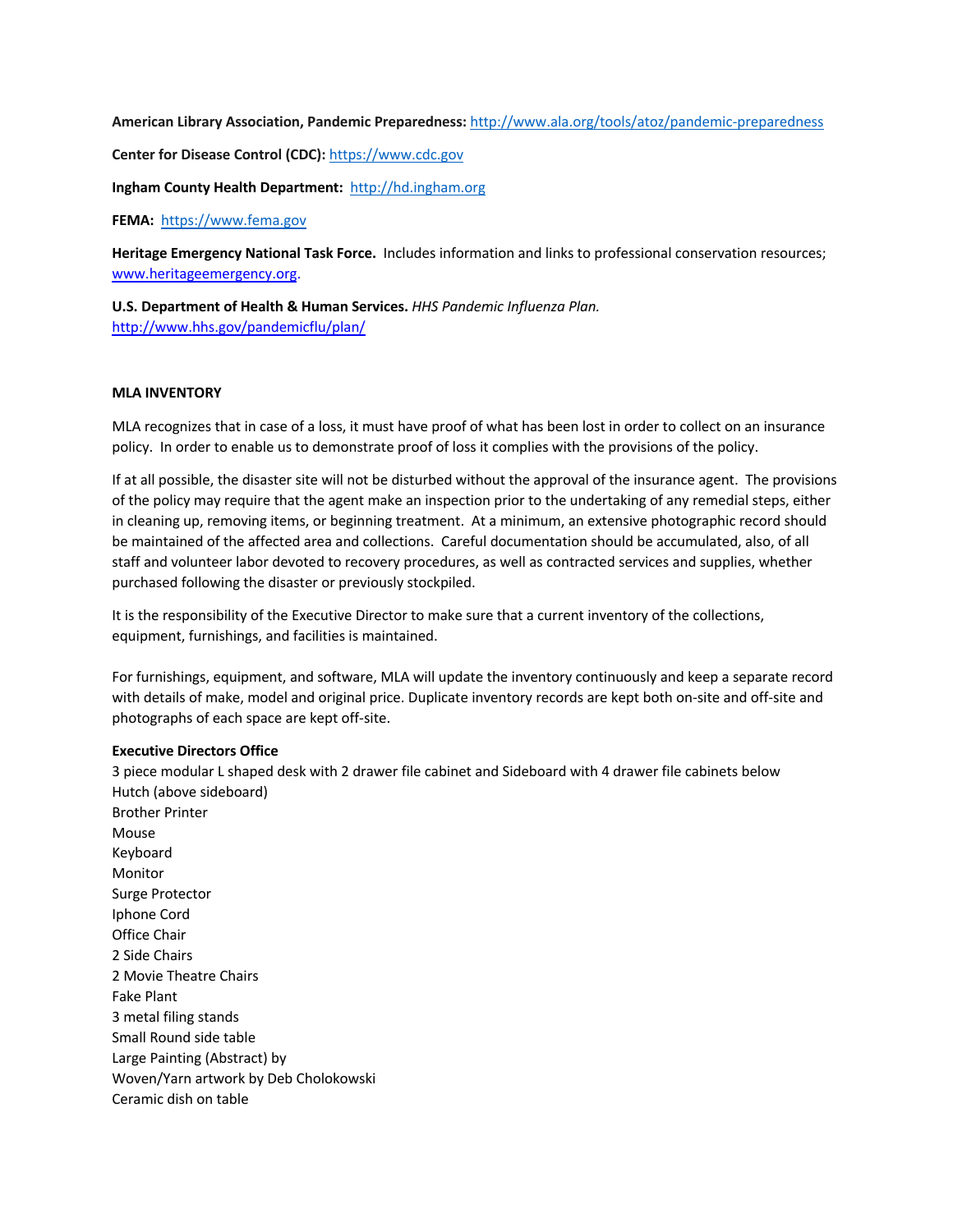Metal dog art (Copper) Large framed wall painting of flowers Small artwork by Catherine Tonning Popowich (In her own mind) 3 framed photos of family Stone desk lamp from UP Small Quilt hanging Framed minature quilt Brick (Award from DLInc) Garbage Can Recycle Bin Clock Over the door Coat Hook Space Heater Stapler Tape Dispenser Post it Note Dispenser Floor Mat

### **Communications/Membership Office**

monitor Desk with 2, 2-drawer filing cabinets 3 chairs 2 shelf bookcase floor mat/protector space heater desk lamp stapler tape dispenser MLA historical docs - three bankers boxes full approx 5 files of notes and reference docs (all duplicate or things that can be thrown out - not essential files) Award seal stickers Various office supplies - sticky notes, envelopes, clips, pens, etc. Approx 3 binders of historical printed communications, board book, employee handbook

### **Program and Event Office**

2 monitors Standing desk L shaped desk Bookcase Large bulletin/white board Historical Event Records Original copies of event contracts Space heater Swivel office chair 2 Guest chair Stained glass mirror Framed Monterey Bay Aquarium Print Framed Book Print Book carving Framed Certificates and Photos Storage Bin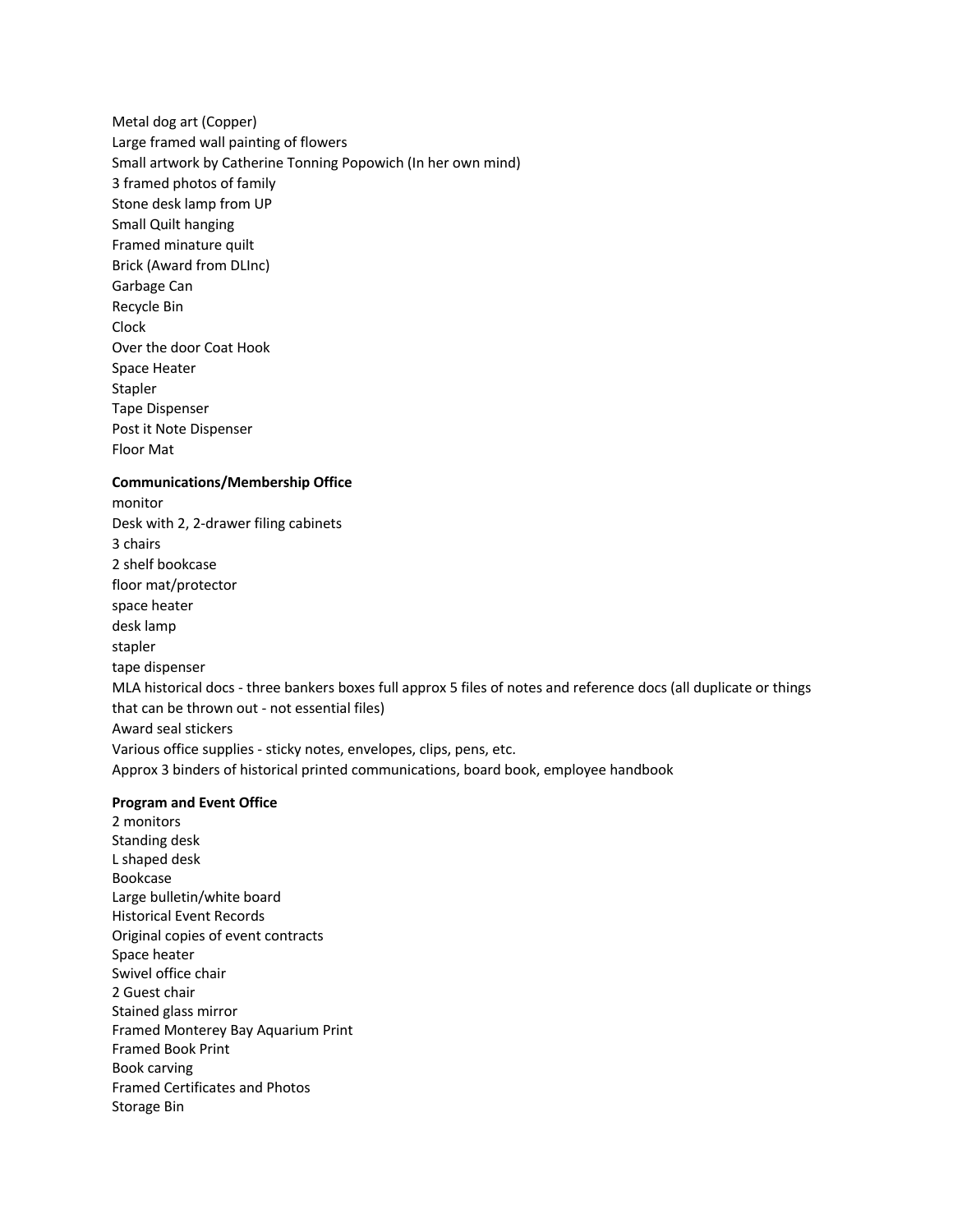### **Administrative Assistant Office**

Desk Office chair Monitor Lamp Surge protector Coat Tree 4 plants Shredder

### **Database Coordinator Office**

2 section desk Rolling Chair Bookcase

# **Storage Room**

10 chairs Ladder 2 4-drawer file cabinets Dolly Vacuum Cleaner Stationary and Envelopes Conference supplies

# **Conference Area**

10 chairs 8 Rolling Tables Large Screen TV Computer, mouse and display Clock Mail boxes (wall hanging) 4 drawer wide filing cabinet 3 lap top computers 4 projectors video monitor table microphones (3)

### **Kitchen/Copy Room**

microwave Coffeemaker refrigerator 2 White coffee carafes Brita Water filter jug Copy Machine File Cabinet for paper supplies Paper punch Paper Folding Machine NeoPost Postage Meter Mounted Michigan wall hanging